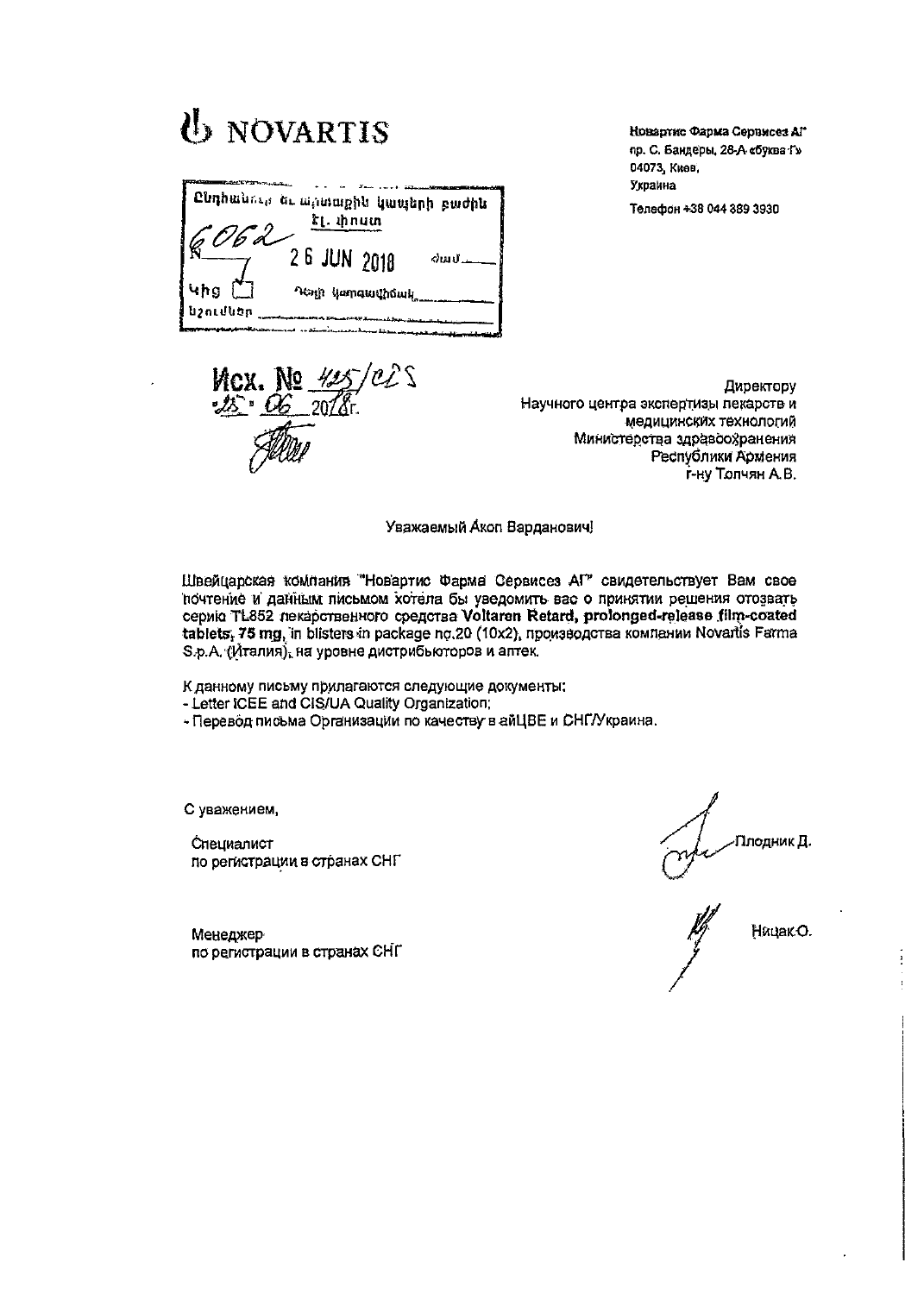

## Кому: ««НАУЧНЫЙ ЦЕНТР ЭКСПЕРТИЗЫ ЛЕКАРСТЕ И МЕДИЦИНСКИХ ТЕХНОЛОГИЙ ИМ. АКАДЕМИКА Э. ГАБРИЕЛЯНА» АОЗТ

проспект Комитаса 49/4 Ереван 0051, Республика Армения Эл. почта: admin@pharm.am Факс: (+374 10) 232118, 232942 Телефон: (+374 10) 231682, 230896, 234732, 232091

Уважаемые Госпола.

мы хотели бы проинформировать Вас, что компания Новартис рекомендует отзыв лекарственного средства ВОЛЬТАРЕН РЕТАРД, таблетки, покрытые оболочкой, пролонгированного действия, по 75 мг, в блистерах в упаковке Nº10x2, серии TL852, произведенного Новартис Фарма С.п.А., Италия полученного дистрибьюторами в Армении.

## Исходная информация:

Компания Новартис выявила дефектную печать на таблетках, а именно, маркировка «ID» частично или полностью отсутствует. В результате проверки образцов, проведенной на таможенном складе - 40 таблеток из 254 таблеток были признаны дефектными (маркировка «ID» частично или подностью отсутсвует), что соответствует уровню дефекта 15,7%.

## Выполненные действия:

На основании вышеизложенного несоответствия компанией Новартис немедленно были инициированы:

- 1. Внутреннее расследование производственной площадкой Новартис Фарма С.п.А., Италия
- 2. Выполнена Медицинская оценка рисков, оценивающая риск для пациентов.

Резюме результатов вышеуказанных действий:

Статистический отбор образцов был проведен для данной лопуляции таблеток (оставшееся количество нерасфасованного продукта) на производственной площадке Новартис Фарма С.п.А., Италия согласно внутренней процедуре SOP-7011182. Рассматриваемый дефект может быть классифицирован как «существенный А», поэтому критерий приемлемости: AQL = 0,065%, а вовлеченная серия остается в одобренном статусе. Что касается вышеизложенного. Новартис Фарма С.п.А., фармацевтическая компания в соответствии с итальянским законодательством, расположенная по адресу Via Provinciale Schito, 131 - 80058 - Torre Annunziata (NA), занимающаяся производством рассматриваемого продукта, заявляет, что, основываясь на характере процесса печати, включая конструкцию оборудования, выявленный дефект мог быть случайно сгенерирован, в целом, учитывая форму продукта. В частности, треугольные двояковыпуклые маленькие таблетки, такие как ВОЛЬТАРЕН РЕТАРД, таблетки, покрытые оболочкой, пропонгированного действия, по 75 мг, могут быть неравномерно расположены при прохождении через вращающуюся пластину и вращающиеся валки, что приводит к чернильного отпечатка. Кроме неидеального **TOTO** формированию производственная площадка подтвердила, что никакие негативные последствия для общего качества продукции не следует принимать во внимание в связи с вышеупомянутым несоответствием и что для улучшения процесса печати cyществует соответствующая GAPA. Запрос на изменение CR-0000018107 "Внедрение новой машины печати на таблетках" был реализован: компания Hartnett разработала самую современную технологию. Машина оснащена